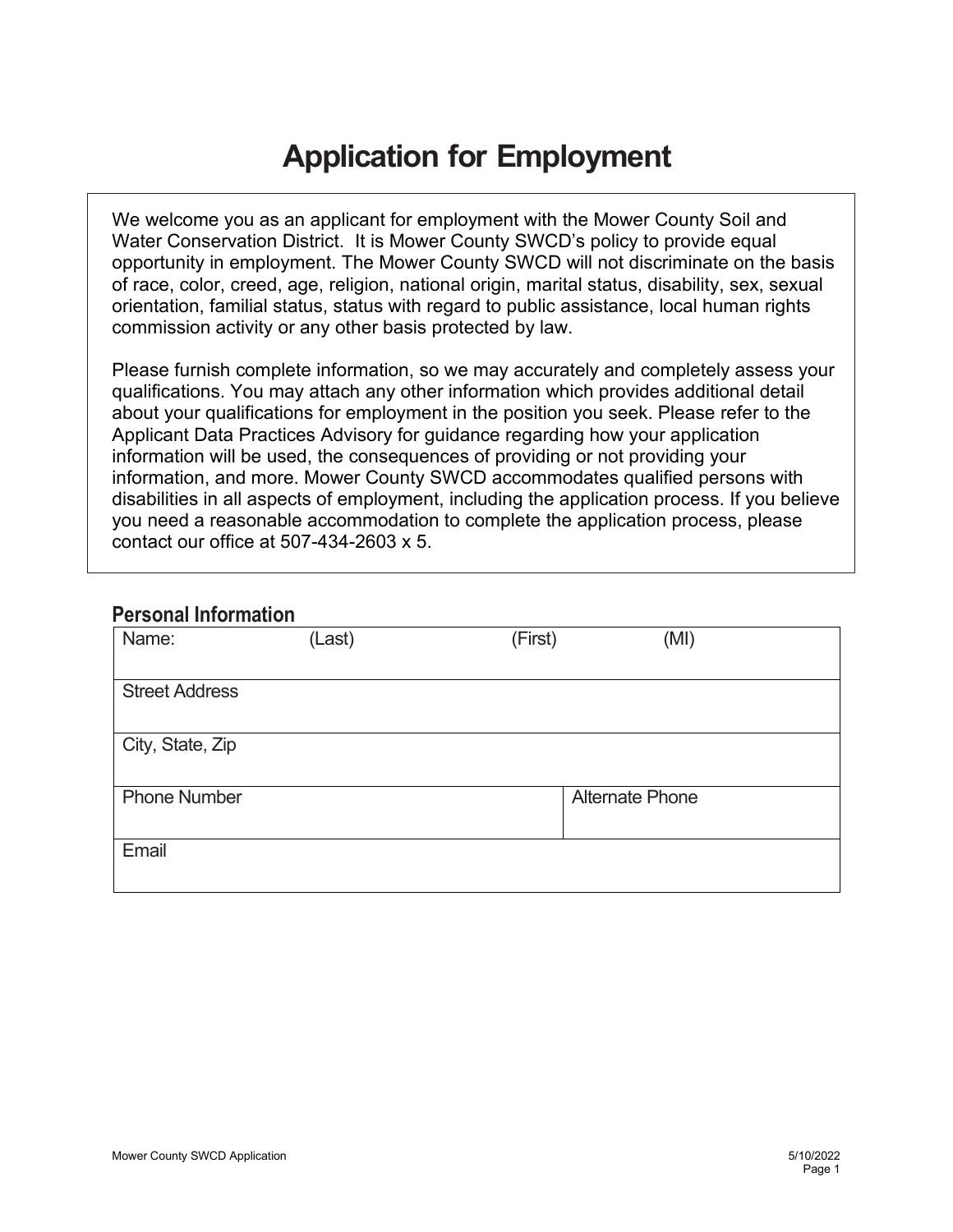### **Please print in INK or type when completing this application**

Title of position applying for:

| Are you legally eligible to work in the United States in the position for   | $\sqcup$ Yes<br>$\Box$ No |
|-----------------------------------------------------------------------------|---------------------------|
| which you are applying?                                                     |                           |
| Proof of citizenship or work eligibility will be required as a condition of |                           |
| employment.                                                                 |                           |
| Will your continued employment require employer sponsorship?                | $\Box$ Yes $\Box$ No      |
| Are you at least 18 years old?* [*Cities will want to ensure they are       | ∐ Yes ∟No                 |
| only asking this question if the law requires that the job be performed     |                           |
| by an individual [or employee] who is 18 years of age or older.]            |                           |

## **Educational Information**

| Circle the highest grade completed |                        |                      |                      |
|------------------------------------|------------------------|----------------------|----------------------|
| 12345678                           | 9 10 11 12 GED         | 13 14 15 16          | MA MS PHD JD         |
| Grade School                       | <b>High School</b>     | College/Technical    | Graduate             |
| Did you graduate:                  | $\sqcup$ Yes $\Box$ No | $\Box$ Yes $\Box$ No | $\Box$ Yes $\Box$ No |
| (Please check)                     | <b>High School</b>     | College/Technical    | Graduate JD          |

| <b>School Name</b>      | <b>Address</b> | <b>Course of study</b> | <b>Degree</b> |
|-------------------------|----------------|------------------------|---------------|
| High School:            |                |                        |               |
| College:                |                |                        |               |
| <b>Graduate School:</b> |                |                        |               |
| Technical/Vocational:   |                |                        |               |
| Other:                  |                |                        |               |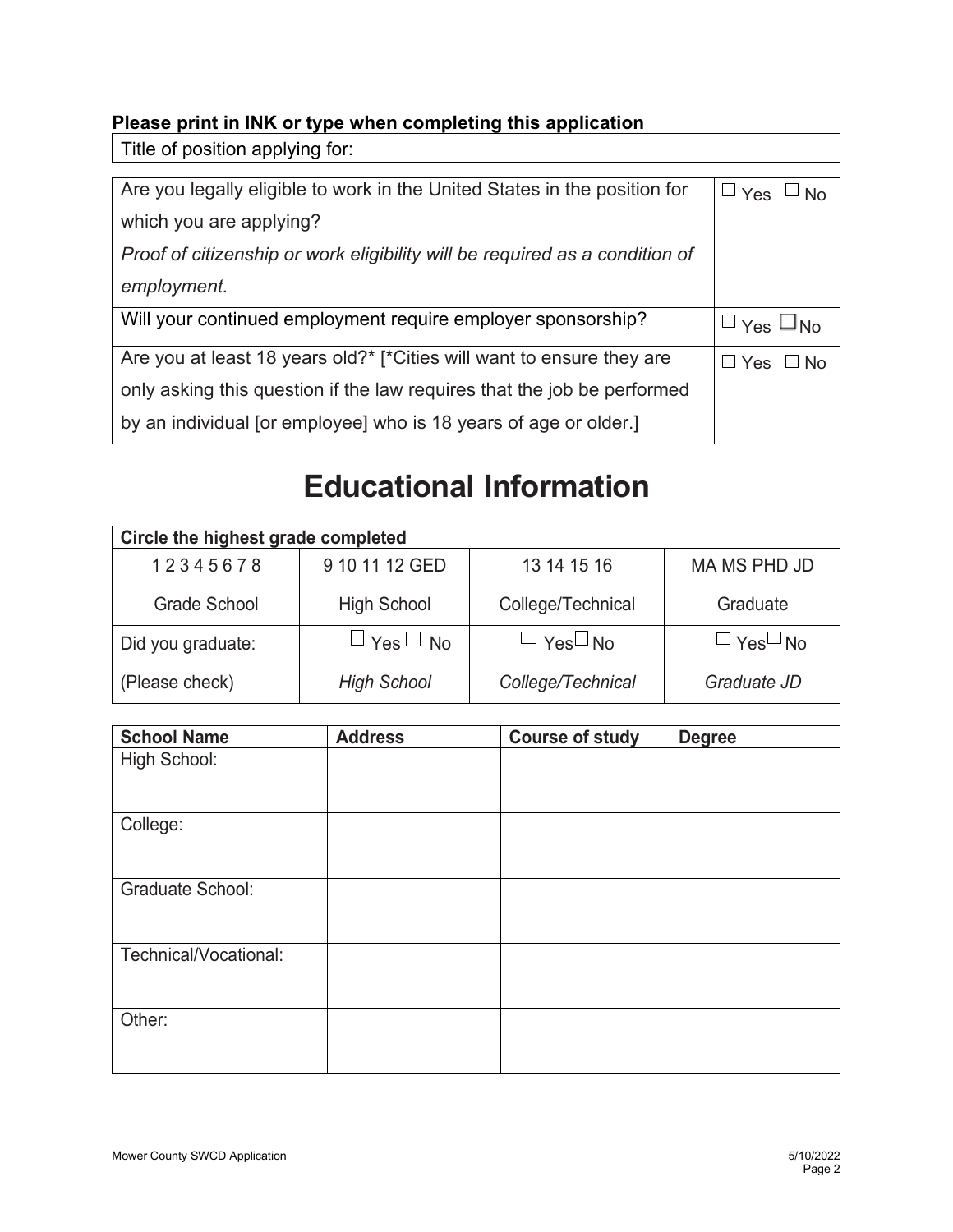| Other: |  |  |
|--------|--|--|
|        |  |  |

List any other courses, seminars, workshops, or training you have that may provide you with skills related to this position:

List any current licenses, registrations, or certificates you possess which may be related to this position: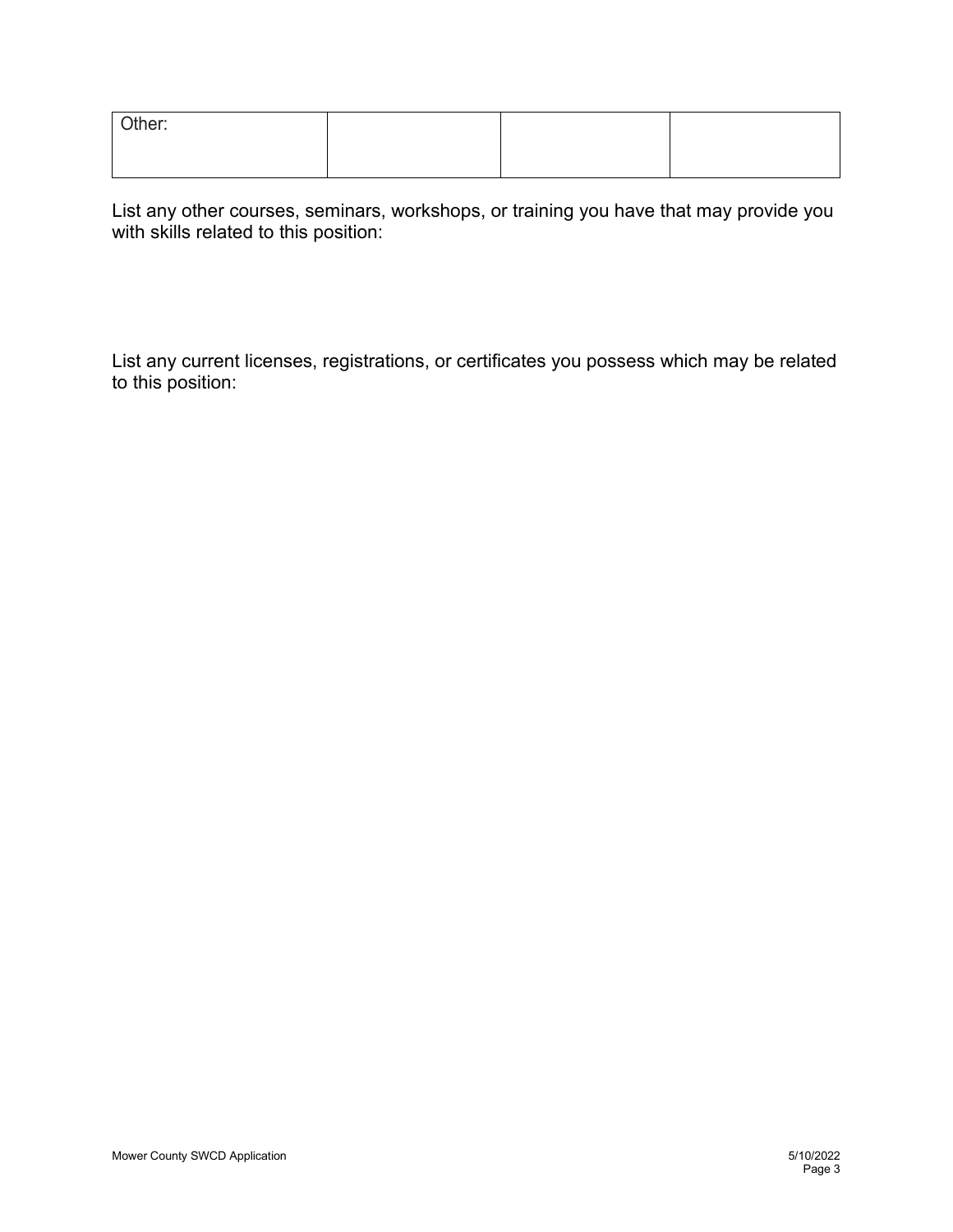## **Employment Experience**

List present or most recent employer first. Please note "see resume" is not an acceptable response for any entries on this application. Resumes will only be considered in addition to, but not in lieu of, this application.

| Company                           | Name of last supervisor | Hrs./Week |
|-----------------------------------|-------------------------|-----------|
| <b>Address</b>                    | <b>Start Date</b>       |           |
| City, State, Zip                  | <b>End Date</b>         |           |
| <b>Phone Number</b>               | Last job title          |           |
| Reason for leaving (be specific): |                         |           |
| Describe your work in this job:   |                         |           |
| May we contact this employer?     | Yes<br>$\square$ No     |           |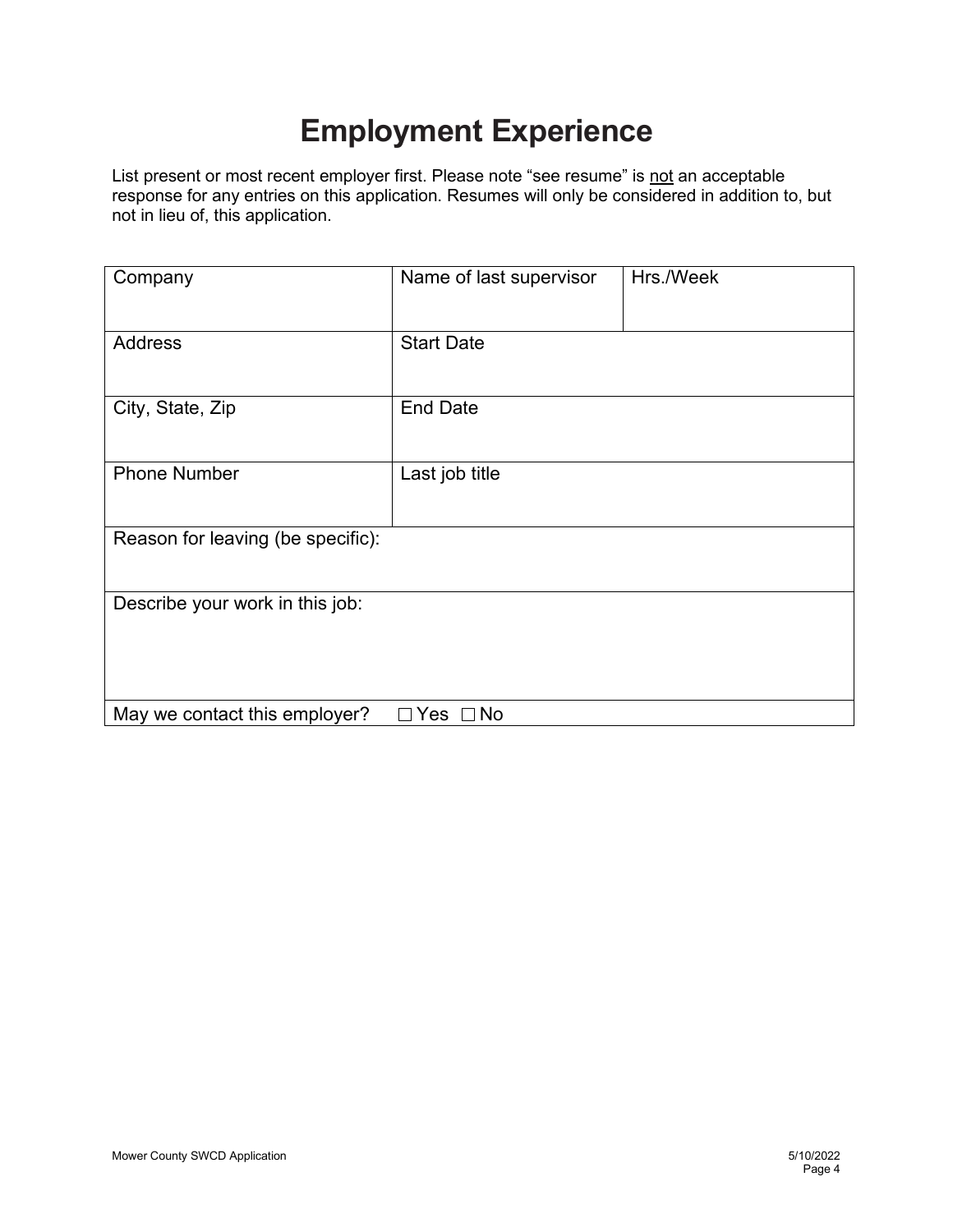| Company                           | Name of last supervisor | Hrs./Week |
|-----------------------------------|-------------------------|-----------|
| <b>Address</b>                    | <b>Start Date</b>       |           |
| City, State, Zip                  | <b>End Date</b>         |           |
| <b>Phone Number</b>               | Last job title          |           |
| Reason for leaving (be specific): |                         |           |
| Describe your work in this job:   |                         |           |
| May we contact this employer?     | $\Box$ Yes $\Box$ No    |           |

| Company                            | Name of last supervisor | Hrs./Week |
|------------------------------------|-------------------------|-----------|
| <b>Address</b>                     | <b>Start Date</b>       |           |
| City, State, Zip                   | <b>End Date</b>         |           |
| <b>Phone Number</b>                | Last job title          |           |
| Reason for leaving (be specific):  |                         |           |
| Describe your work in this job:    |                         |           |
| May we contact this employer?<br>П | Yes $\Box$ No           |           |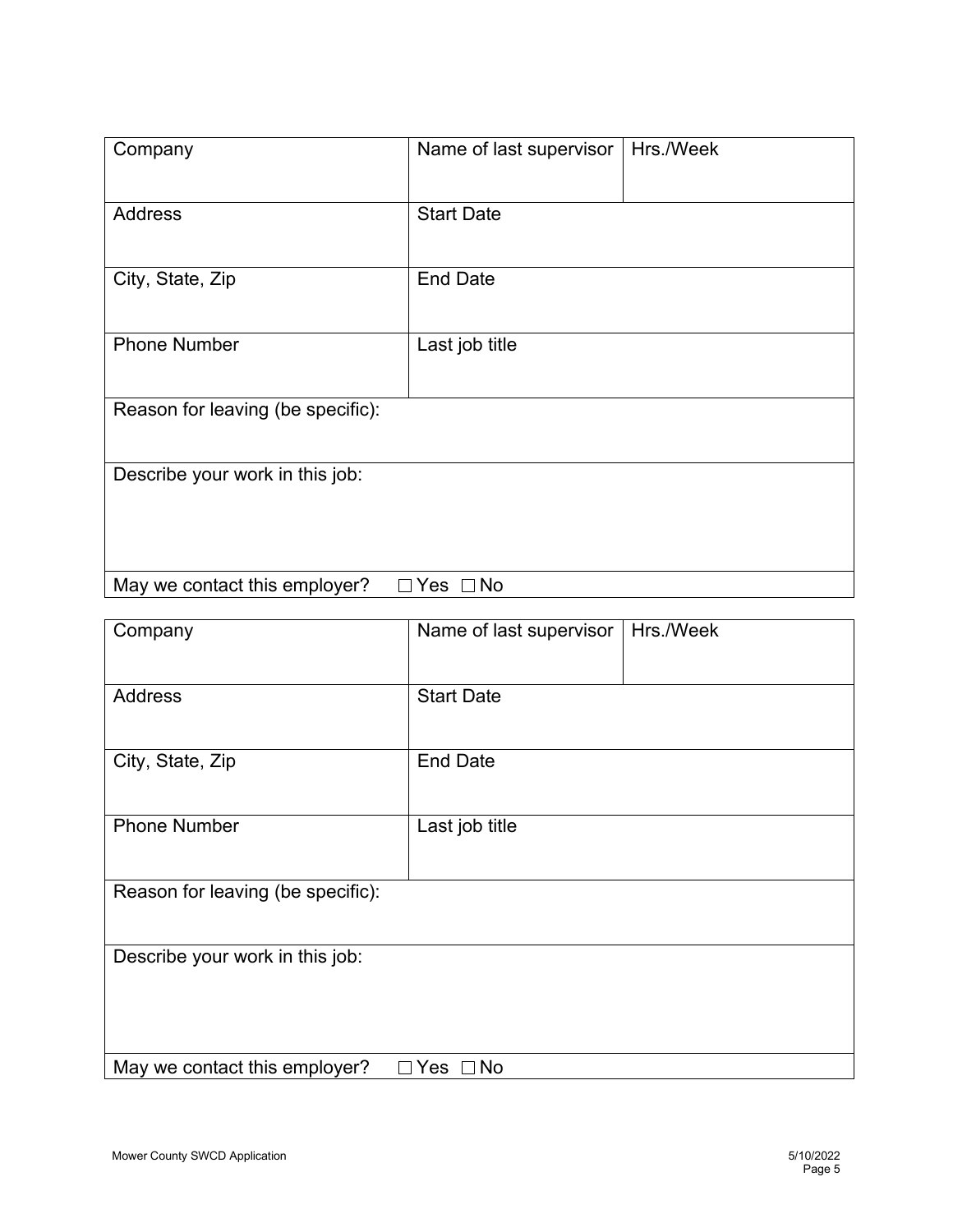| Company                            | Name of last supervisor | Hrs./Week |
|------------------------------------|-------------------------|-----------|
| <b>Address</b>                     | <b>Start Date</b>       |           |
| City, State, Zip                   | <b>End Date</b>         |           |
| <b>Phone Number</b>                | Last job title          |           |
| Reason for leaving (be specific):  |                         |           |
| Describe your work in this job:    |                         |           |
| May we contact this employer?<br>П | Yes $\Box$ No           |           |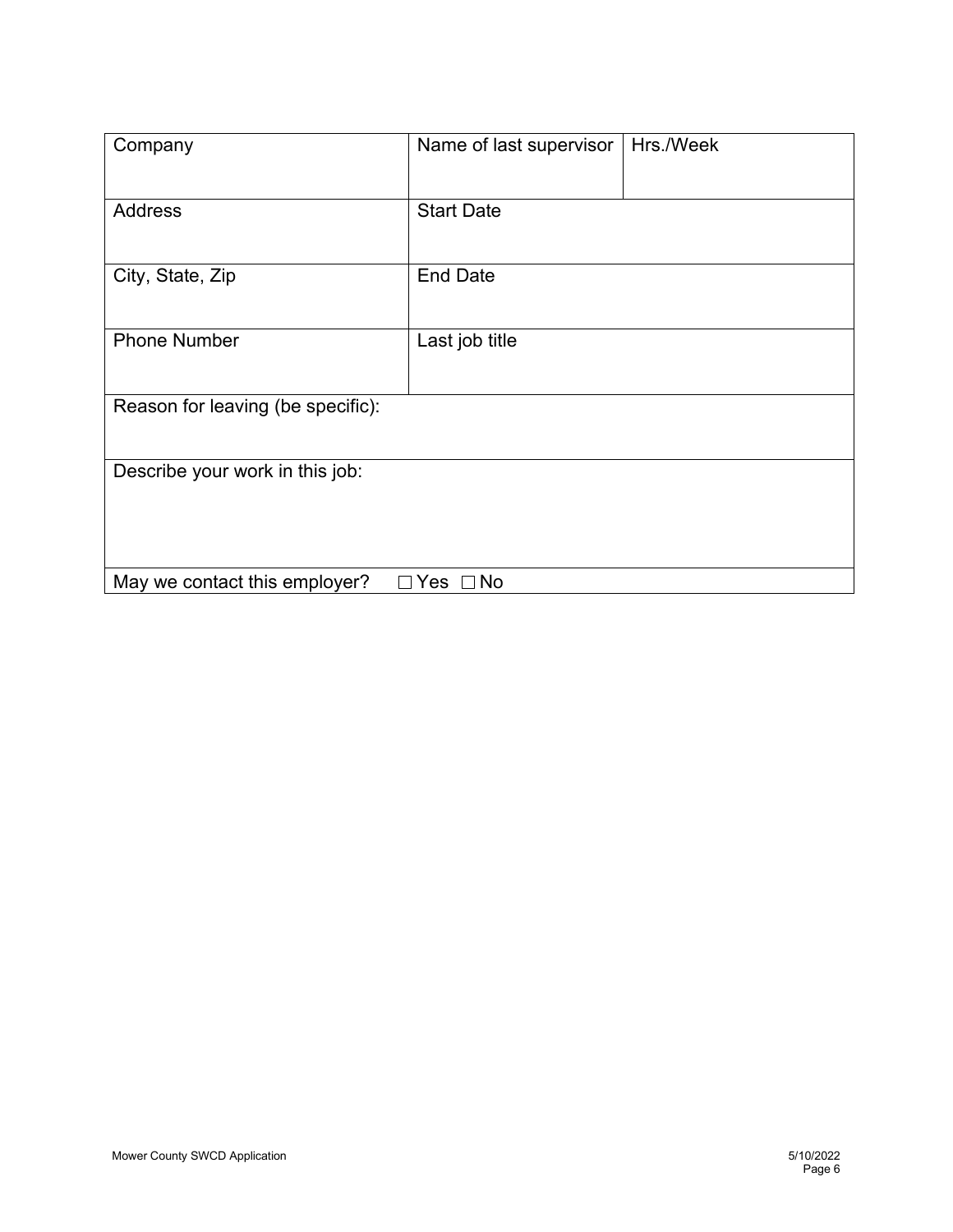## **Unpaid Experience**

Describe any unpaid or volunteer experience relevant to the position for which you are applying (you may exclude, if you wish, information which would reveal race, sex, religion, age, disability, or other protected status).

## **Military Experience**

Did you serve in the U.S. Armed Forces?  $\Box$  Yes  $\Box$  No

Describe your duties:

Do you wish to apply for Veterans' Preference points:  $\Box$  Yes  $\Box$  No

If you answered "yes," you must complete the enclosed application for Veterans' Preference points, and submit the application and required documentation to the Mower County SWCD by the application deadline of the position for which you are applying.

## **Authorization**

I certify that all information I have provided in this application for employment is true and complete to the best of my knowledge. Any misrepresentation or omission of any fact in my application, resume or any other materials, or during any interviews, can be justification for refusal of employment, or if employed, will be grounds for dismissal, regardless of length of employment or when the misrepresentation or omission is discovered.

I acknowledge that I have received a copy of the job description summary for the position/s for which I am applying. I further acknowledge my understanding that employment with the Mower County SWCD is "at will," and that employment may be terminated by either the Mower County SWCD or me at any time, with or without notice.

With my signature below, I am providing the Mower County SWCD authorization to verify all information I provided within this application packet, including contacting current or previous employers. However, I understand that if, in the Employment Experience section I have answered "No" to the question, "May we contact your current employer?", contact with my current employer will not be made without my specific authorization.

I have read the included Applicant Data Practices Advisory, and I further understand that criminal history checks may be conducted (after I have been selected for an interview, in the case of non-public safety positions) and that a conviction of a crime related to this position may result in my being rejected for this job opening. I also understand it is my responsibility to notify the Mower County SWCD in writing of any changes to information reported in this application for employment.

 $\_$  ,  $\_$  ,  $\_$  ,  $\_$  ,  $\_$  ,  $\_$  ,  $\_$  ,  $\_$  ,  $\_$  ,  $\_$  ,  $\_$  ,  $\_$  ,  $\_$  ,  $\_$  ,  $\_$  ,  $\_$  ,  $\_$  ,  $\_$  ,  $\_$ 

Signature Date **Date**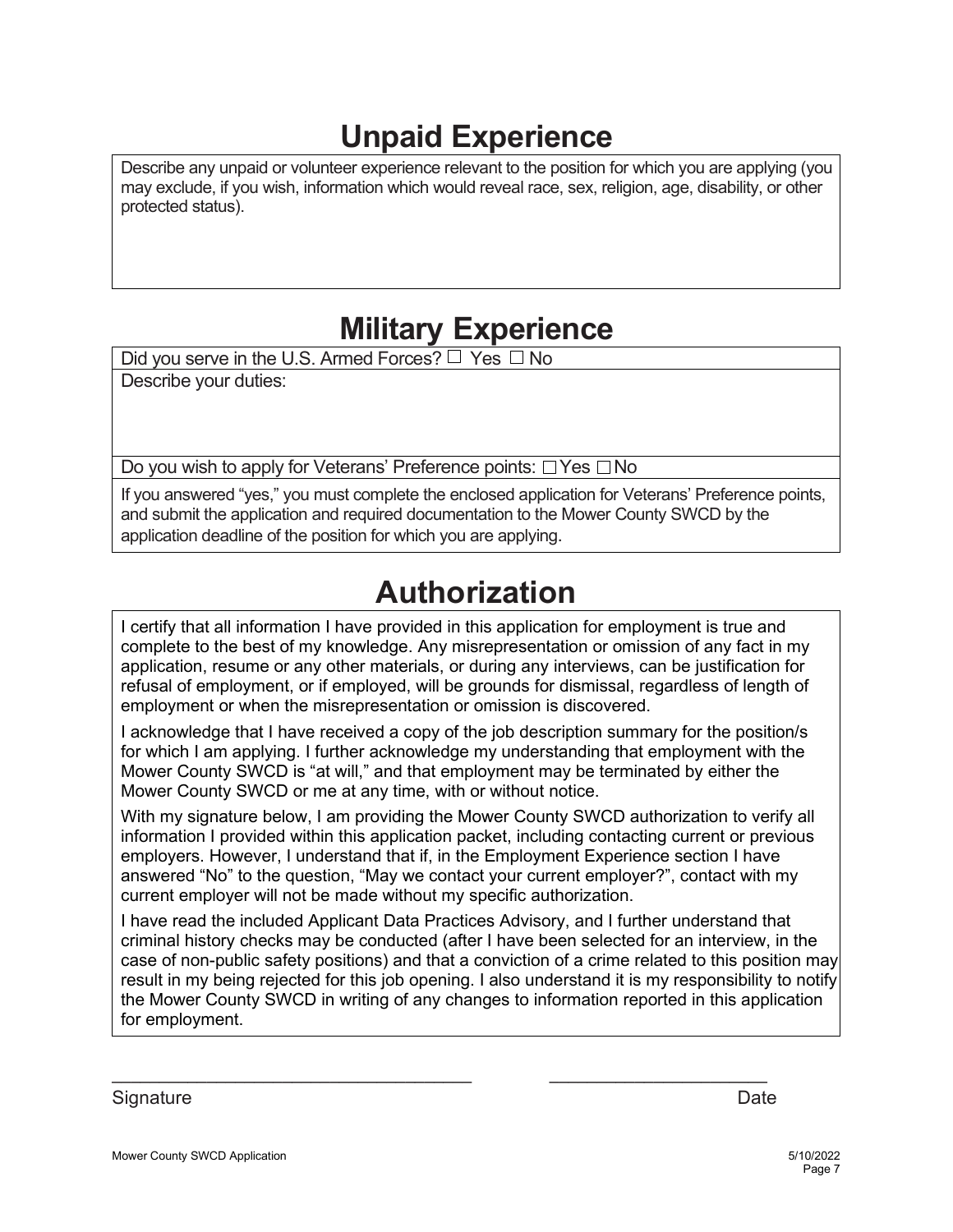### **Veterans' Preference**

**COMPLETE THIS FORM ONLY IF YOU ARE CLAIMING VETERANS' PREFERENCE**

**NOTE: VETERANS' PREFERENCE POINTS CANNOT BE CONSIDERED WITHOUT SUPPORTING DOCUMENTATION. ATTACH COPY OF "MEMBER COPY 4" VETERAN'S DD214, OR OTHER DOCUMENTATION VERIFYING SERVICE. DOCUMENTATION MUST BE RECEIVED BY THE APPLICATION DEADLINE OF THE POSTING IN ORDER TO BE CONSIDERED. (VETERAN IS DEFINED BY MINN. STAT. § 197.447). ALL PREFERENCE FORMS MUST BE SUMITTED BY JULY 8.**

**You must submit a PHOTOCOPY of your "Member Copy 4" of your DD214 or other documentation verifying service to substantiate the services information requested on the form. Claims not accompanied by proper documentation will not be processed. For assistance in obtaining a copy of your "member Copy 4" of your DD214, or other documentation verifying service, contact your County Veterans' Service Office.**

The Mower County SWCD operates under a point preference system, which awards points to qualified veterans to supplement their application. Ten (10) points are granted to non-disabled veterans on open competitive examinations; Fifteen (15) points are awarded if the veteran has a service connected compensable disability as certified by the U.S. Department of Veterans Affairs (USDVA).

To qualify for preference for a **competitive exam**, you must have earned a passing score and been separated under honorable conditions from any branch of the armed forces of the United States after having served on active duty for 181 consecutive days, **or** by reason of disability incurred while serving on active duty, **or** after having served

the full period called **or** ordered for federal, active duty **and** be a United States citizen or resident alien. Veteran's preference may be used by the surviving spouse of a deceased veteran, and by the spouse of a disabled veteran who is unable to qualify because of the disability.

To qualify for preference on a **promotional exam**, a veteran must have earned a passing exam score and received a USDVA active duty service connected disability rating of 50% or more. For a promotional exam, a qualified disabled veteran is entitled to be granted five (5) points. Disabled veterans eligible for such preference may use the five points preference only once when applying for the first promotion after securing public employment.

Claims must be made on the form below and submitted with your application by the application deadline of the position for which you are applying. If the "Member Copy 4" DD214, or other documentation verifying service, is submitted to our office separate from this sheet, please attach a note with it indicating the position for which you are applying and your present address.

| (Last)<br>Name   | (First) | (MI)    |       | Position For Which You Applied |                                  |
|------------------|---------|---------|-------|--------------------------------|----------------------------------|
|                  |         |         |       | Closing Date:                  |                                  |
| Address (Street) | (City)  | (State) | (Zip) | <b>Phone Number</b>            | Are you a US Citizen or Resident |
|                  |         |         |       |                                | Alien?                           |
|                  |         |         |       |                                | l NO<br><b>YES</b>               |

#### **VETERAN (10 points):**

("Member Copy 4" of DD214 or DD215, or other documentation verifying service, must be submitted to receive points) Honorably discharged veteran:  $\Box$  Yes  $\Box$  No

#### **DISABLED VETERAN (15 points):**

("Member Copy 4" of DD214, or other documentation verifying service, and USDVA Summary of Benefits Letter of disability rating decision of 10% or more must be submitted to receive points)<br>Percent of Disability: %

Percent of Disability:

Have you ever applied for promotion in public employment?  $\Box$  Yes  $\Box$  No

### **SPOUSE OF DECEASED VETERAN (10 points or 15 if the veteran was disabled at time of death):**

("Member Copy 4" of DD214 or DD215, or other documentation verifying service, photocopy of marriage certificate, spouse's death certificate and proof veteran is deceased must be submitted to receive points. You are ineligible to receive points if you have remarried or were divorced from the veteran).

| Date of Death: | Have you remarried? | l Yes | ' No |
|----------------|---------------------|-------|------|
|                |                     |       |      |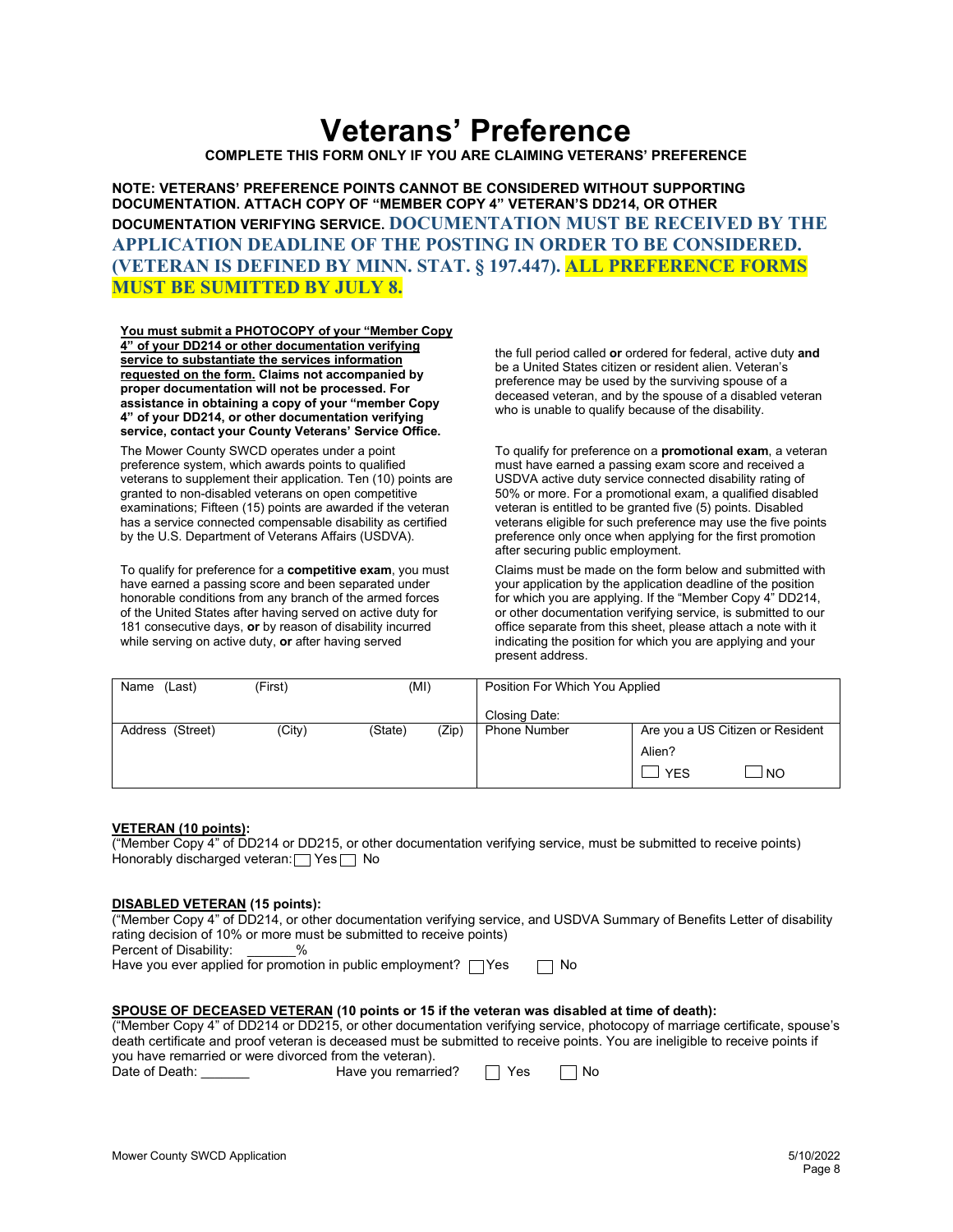### **SPOUSE OF DISABLED VETERAN (15 points):**

("Member Copy 4" of DD214 or DD215, or other documentation verifying service, and US VA Summary of Benefits Letter of disability rating decision of 10% or more must be submitted to receive points).

How does Veteran's disability prevent performance of a stated job "requirement?" Due to the veteran's service-connected disability the veteran is unable to qualify for this position because (be specific):

*AFFIDAVIT*: **I hereby claim Veterans' Preference points for this examination and swear/affirm that the information given is true, complete and correct to the best of my knowledge. I hereby acknowledge that I am responsible to obtain the required Veterans' Preference verification documents and submit them to the Mower County SWCD by the required application deadline.**

 $\overline{\phantom{a}}$  , and the set of the set of the set of the set of the set of the set of the set of the set of the set of the set of the set of the set of the set of the set of the set of the set of the set of the set of the s Signature Date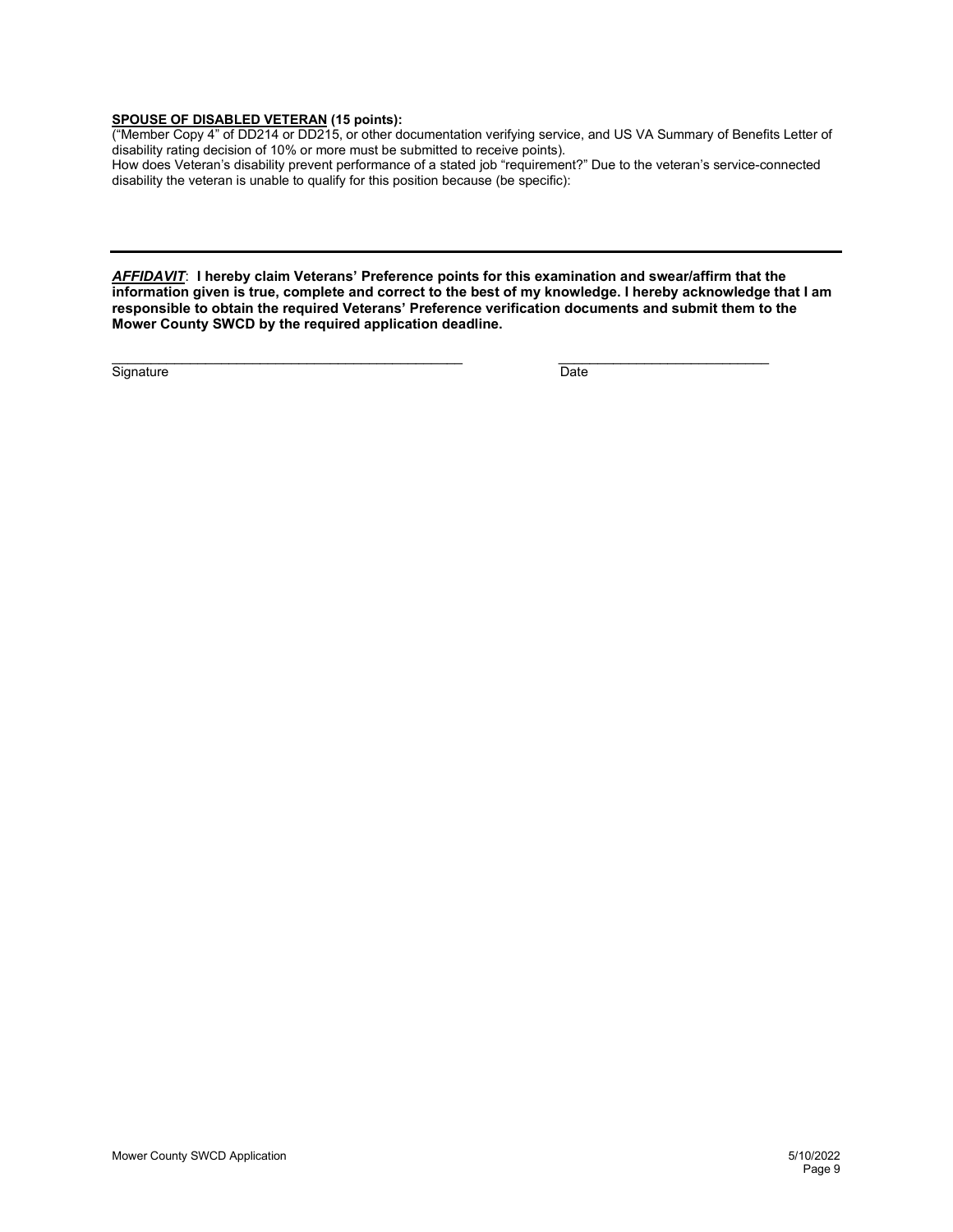## **Information Regarding Claiming Veterans' Preference**

Preference points are awarded to qualified veterans as defined by Minn. Stat. § 197.447, and to certain spouses of deceased or disabled veterans subject to the provision of Minn. Stat. §§ 197.447 and 197.455.

The veteran must:

- a) be a U.S. citizen or resident alien;
- b) have received a discharge under honorable conditions from any branch of the U.S. Armed Forces; AND have either:
	- i. served on active duty for at least 181 consecutive days, or
	- ii. have been discharged by reason of service connected disability, or
	- iii. have completed the minimum active duty requirement of federal law, as defined by CFR title 38, section 3.12a, i.e., having fulfilled the full period for which a person was called or ordered to active duty by the United States President, or
	- iv. certified service and verification of "veteran status" granted under U.S. PL 95- 202.

The information provided will be used to determine your eligibility for veterans' preference points. You are required to supply the following information:

1) Attach a copy of the "Member Copy 4" of your DD214 or DD215, or other documentation verifying service. This copy must state the nature of discharge; i.e., honorable, general, medical, under honorable conditions.

2) Disabled veterans must also supply a Military/United States Department of Veterans' Affairs Rating Decision that supports/verifies the fact that the injury was incurred while on, or as a result of, active duty service.

3) A spouse of a deceased veteran, applying for preference points must supply their marriage certificate, the veteran's "Member Copy 4" DD214 or DD215, or other documentation verifying service, USDVA verification that veteran died, a death certificate, verification of their marriage at the time of veteran's death, and that the spouse has not remarried.

Thank you for your military service and for your interest in employment with the Mower County SWCD. Please contact our office at 507-434-2603x5 or your local County Veterans' Service Office, if you have any questions regarding veterans' preference.